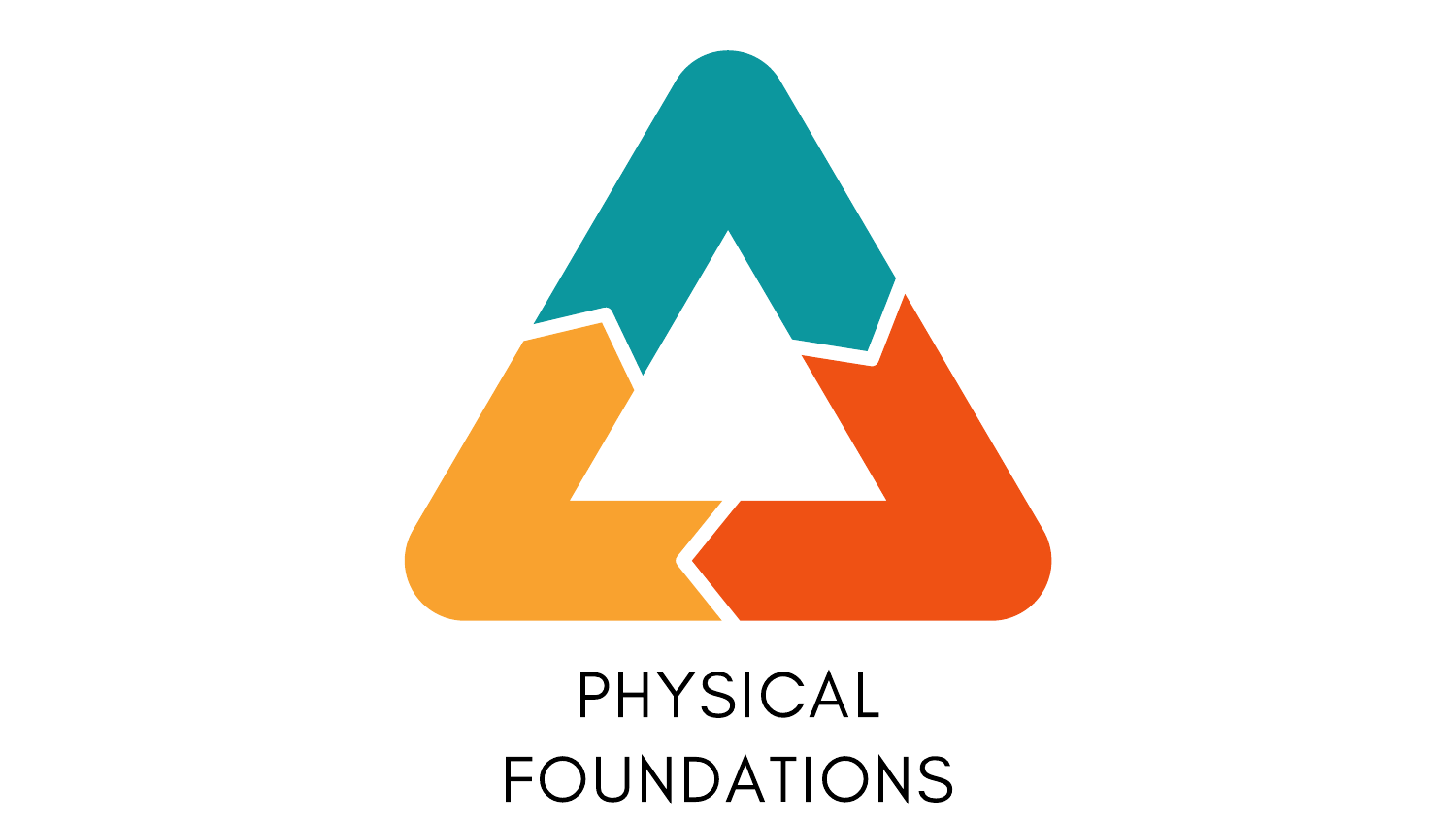A high-quality physical education curriculum inspires all pupils to succeed and excel in competitive sport and other physicallydemanding activities. It should provide opportunities for pupils to become physically confident in a way which supports their health and fitness. Opportunities to compete in sport and other activities build character and help to embed values such as fairness and respect.

- 
- 
- 
- 
- 

# National Curriculum Purpose of Study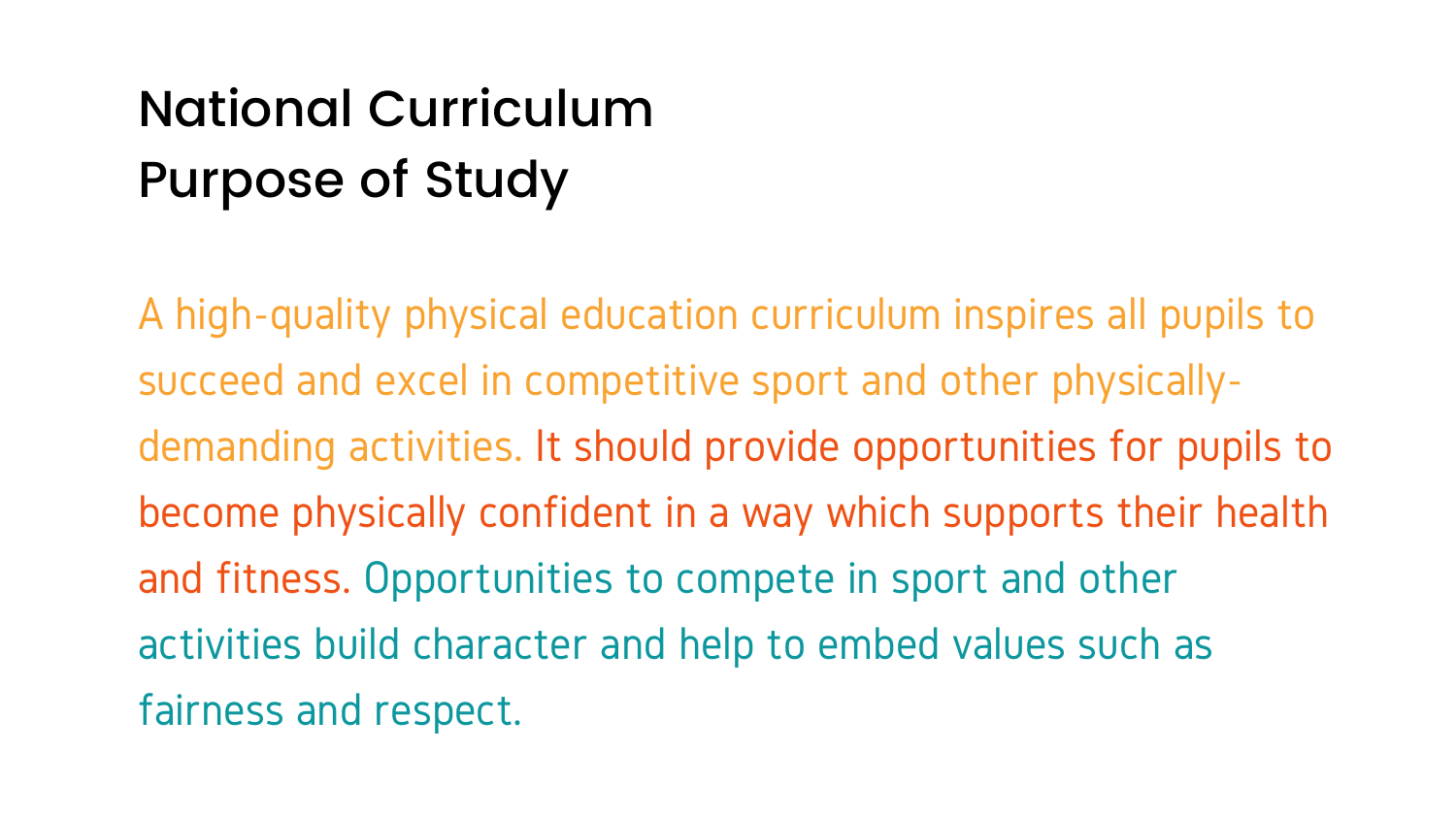## What is it to be 'competent'?



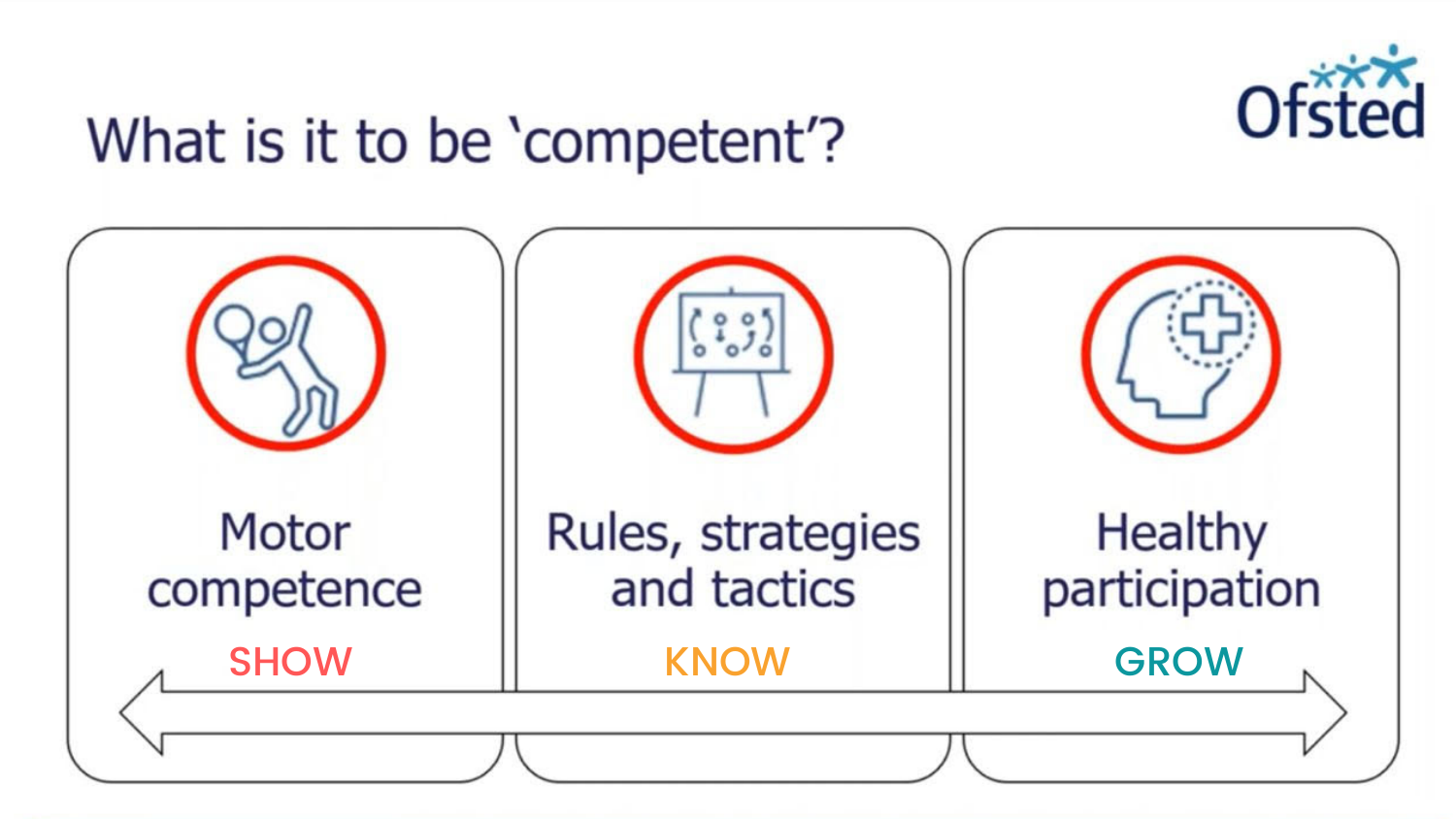

## Brain - Know Why & When

## Behaviour - Grow How



## Body - Show What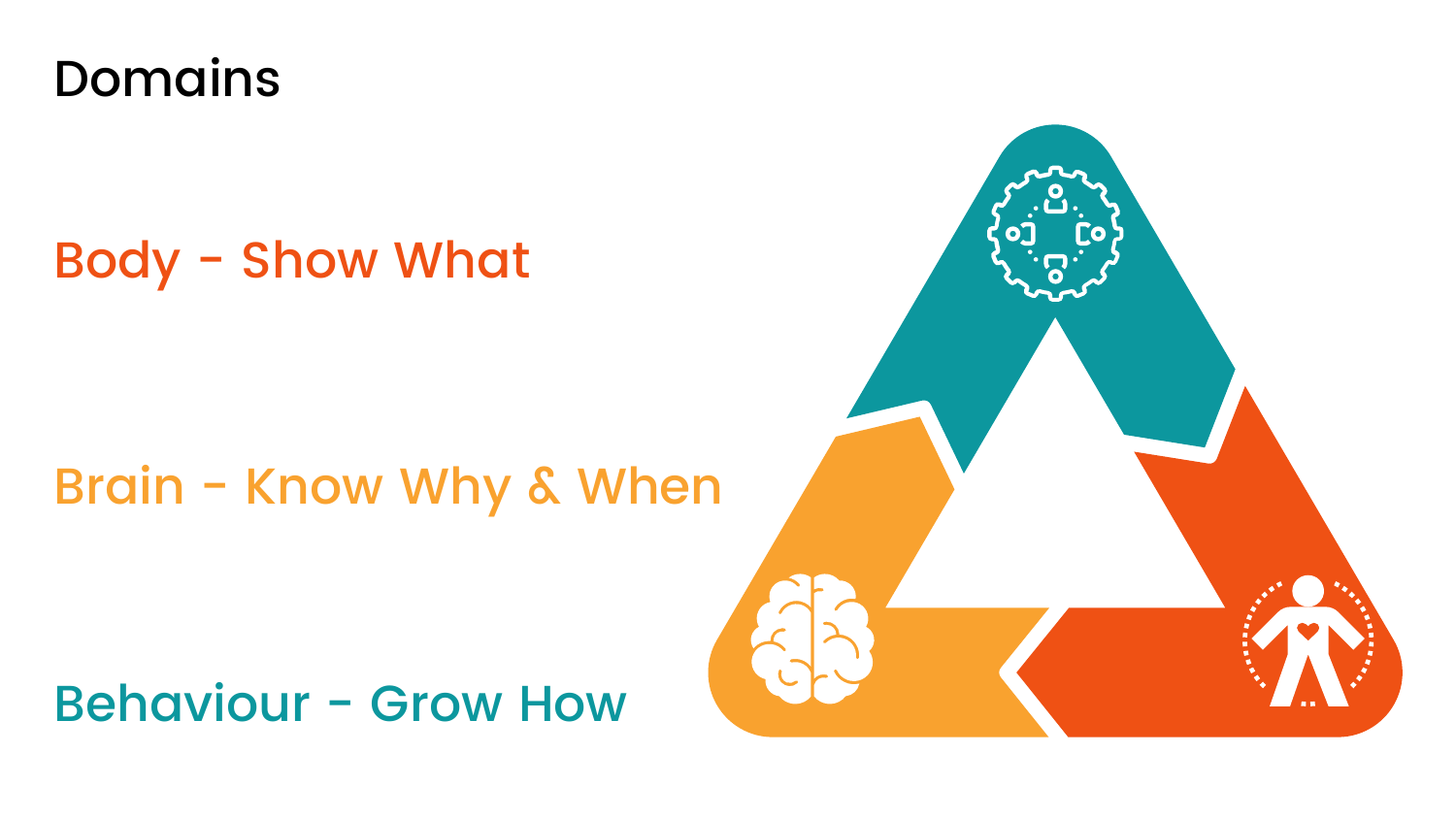A focus will be placed on technical competency during EYFS & KS1. As research has shown that children are more likely to engage if they have a strong sense of self efficacy.



Whilst continuing to build on foundational technical and tactical competencies, UKS2 will challenge children to consider what skills and knowledge are required to become a healthy participant. Both in a physical sense but more explicitly from a behavioural aspect, embedding values such as collaboration and resilience.

## The Learning Journey



As children progress into LKS2 rules, strategies & tactics will be taught more explicitly. As competence around 'knowing what' is reinforced, children will look to apply tactical skills at appropriate times to emded schema, demonstrating that they 'know when' across a variety of strands.



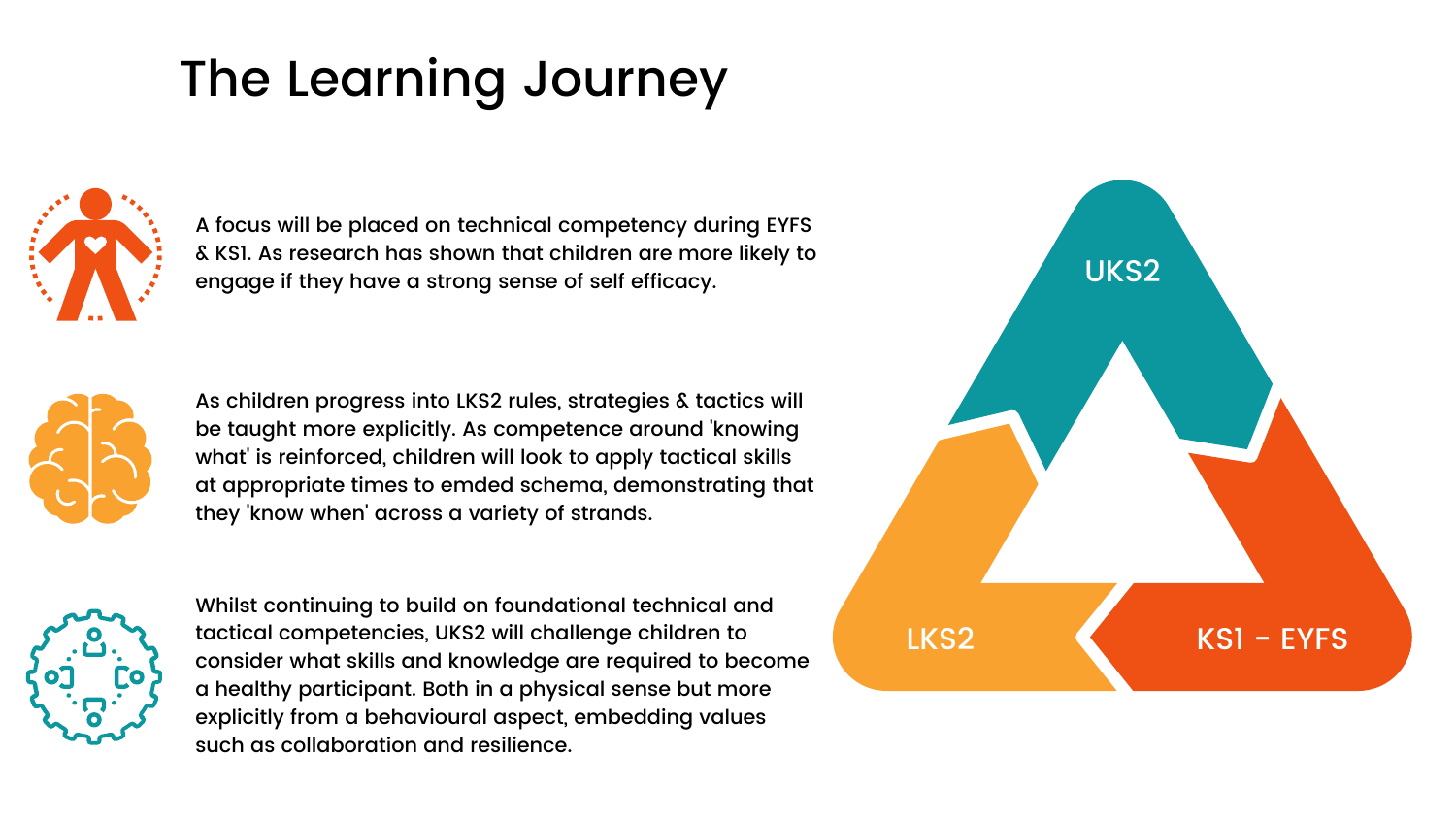# National Curriculum - Pupils should be taught to........

master basic movements including running, jumping, throwing and catching, as well as developing balance, agility and co-ordination, and begin to apply these in a range of activities participate in team games, developing simple tactics for attacking and defending perform dances using simple movement patterns. KS1

use running, jumping, throwing and catching in isolation and in combination play competitive games, modified where appropriate [for example, badminton, basketball, cricket, football, hockey, netball, rounders and tennis], and apply basic principles suitable for attacking and defending develop flexibility, strength, technique, control and balance [for example, through athletics and gymnastics] perform dances using a range of movement patterns take part in outdoor and adventurous activity challenges both individually and within a team KS2

compare their performances with previous ones and demonstrate improvement to achieve their personal best.

Schools are not required by law to teach the example content in [square brackets].

- 
- 

- 
- 
- 
- 

- 
-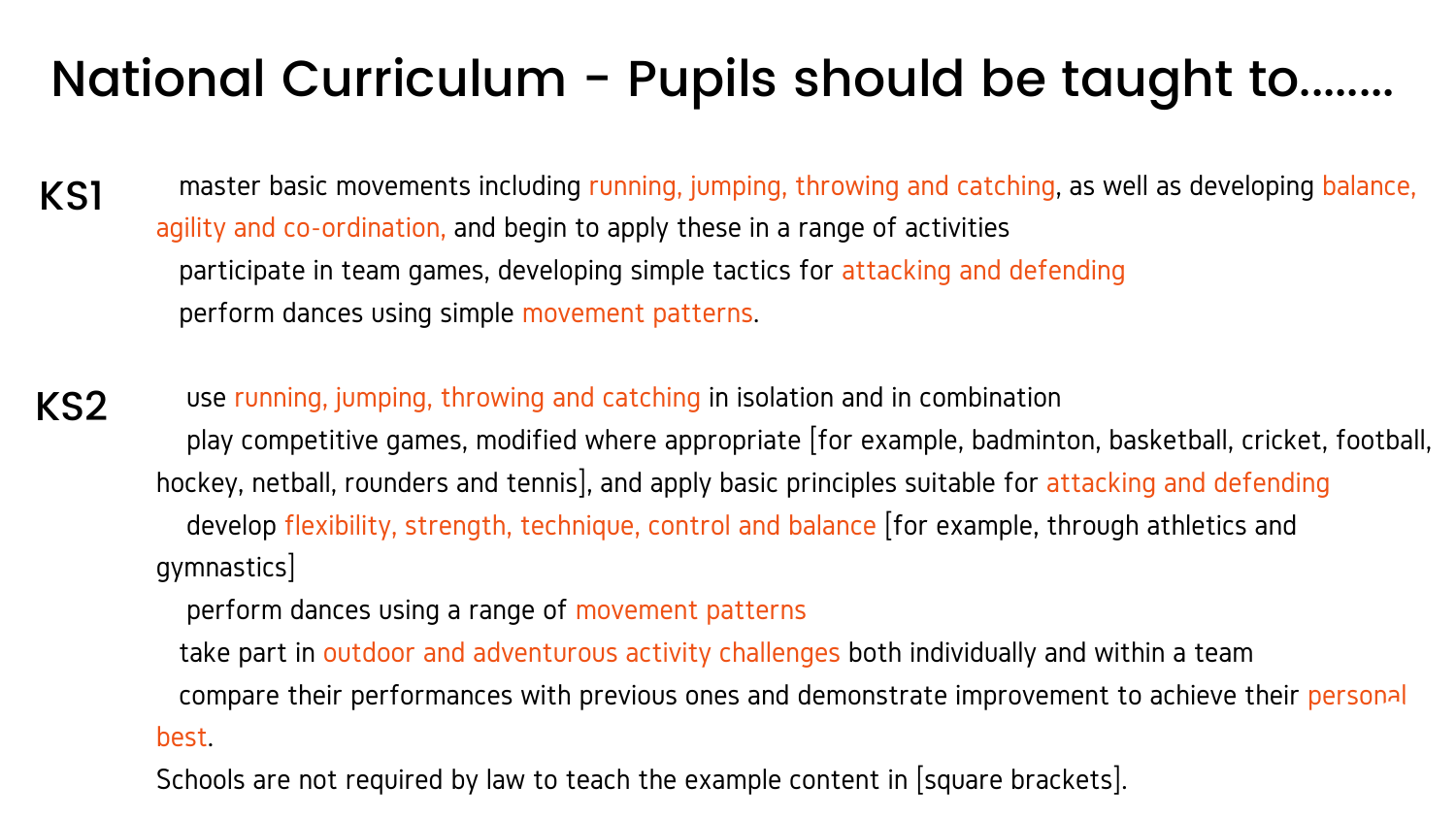## Threads

EYFS | KS1 LKS2 LKS2 UKS2





**Attacking & Defending**

**Movement Patterns**

**Agility, Balance & Coordination**

**Striking & Fielding**

**Fundamental Movements & PB**

**Compete & Cooperate**

**Intelligent Knowledge**

**Independent**





**Problem Solver**

**Concentrate**

**Respect**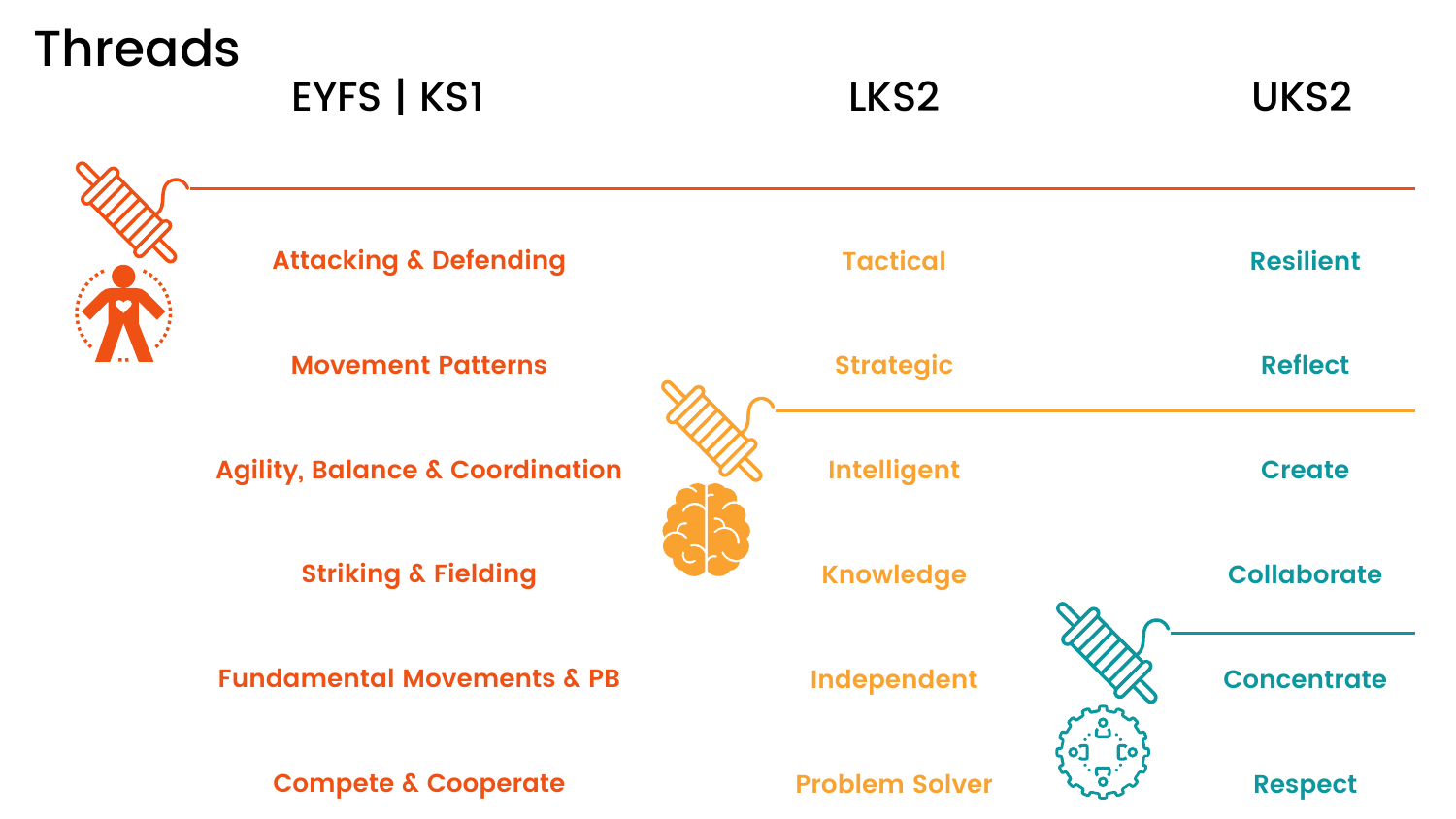EYFS Retrieve, collect and strike an object in a variety of ways

Y1&2 Develop consistency of fielding and striking skills using different equipment

Y3&4 Apply fielding and striking techniques at appropriate times within modified games

Y5&6 Use a variety of skills adapting these to help you improve and score within games

Field - Work individually and as part of a team to return an object to a target. Repertoire - Develop a variety of shots by playing in a variety of Striking & Fielding games

Ready - Prepare and respond to stimulus to help your catching & sending Collect - Retrieve different object in a variety of situations Send - Throw and strike a variety of objects showing good coordination

Recover - Collect and return objects to a target with speed Catch - Catch an object in different situations consistently Strike - Use different pieces of equipment to strike an object with accuracy

Knowledge - Explain the different techniques used in Striking & Fielding and how to apply these within modified games

Compete - Use suitable skills to gain an advantage within modified games. Knowledge - Plan and describe how you will tactically work as a team to field and strike successfully

Collaborate - Work as part of a group to improve personal, peer and team performance, suggesting and implementing related ideas

### Striking & Fielding Vocabulary & Teaching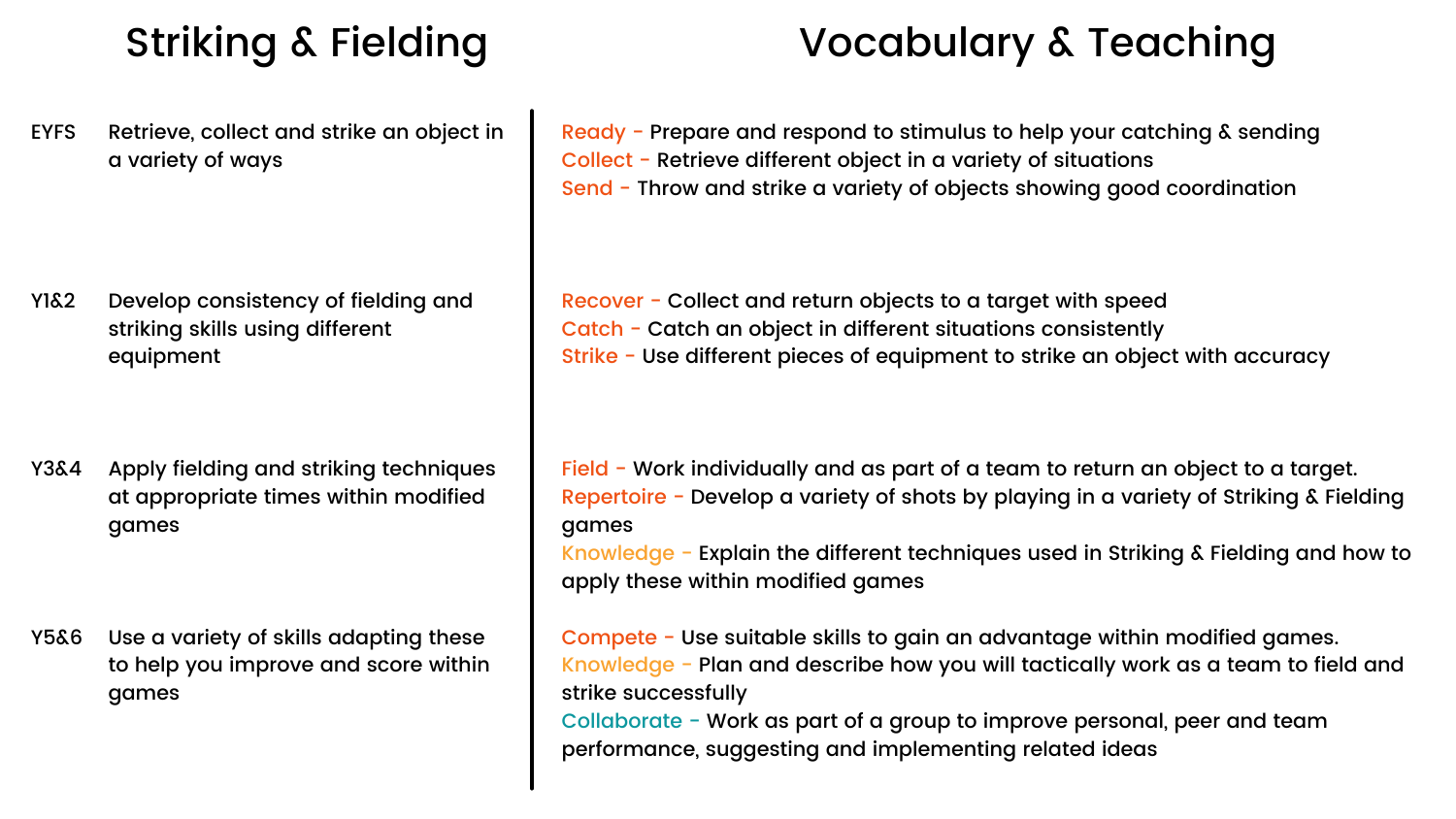### Attacking & Defending

Space - Be aware of space, identify and move into it Speed - Use changes of speed to help you move into space Direction - Change direction to help you move into space

Control - Manipulate a ball to move into space and evade others Attack - Show ways to attack and score within modified games Defend - Show ways to defend an area within modified games

Identify space and navigate it successfully EYFS

- Travel to target areas whilst manipulating a ball. Use space to support the development of attacking and defending competencies Y1&2
- Use a variety of ways to retain, progress and regain possession depending on the situation you are in Y3&4

Apply attacking and defending skills within a modified game to acheive success Y5&6

Retain - Use different ways to keep possession and progress towards a target Regain - Disposses an opponent by getting close and winning possession Tactical - Understand and apply ways to work individually and as part of a team to maintain and regain possession

Score - Apply a variety of skills to help your team stop and score goals Tactical - Explain and show how your team can defend and attack in a variety of small sided games Resilient - Find solutions to problems within a team and agree on plans to implement

### Vocabulary & Teaching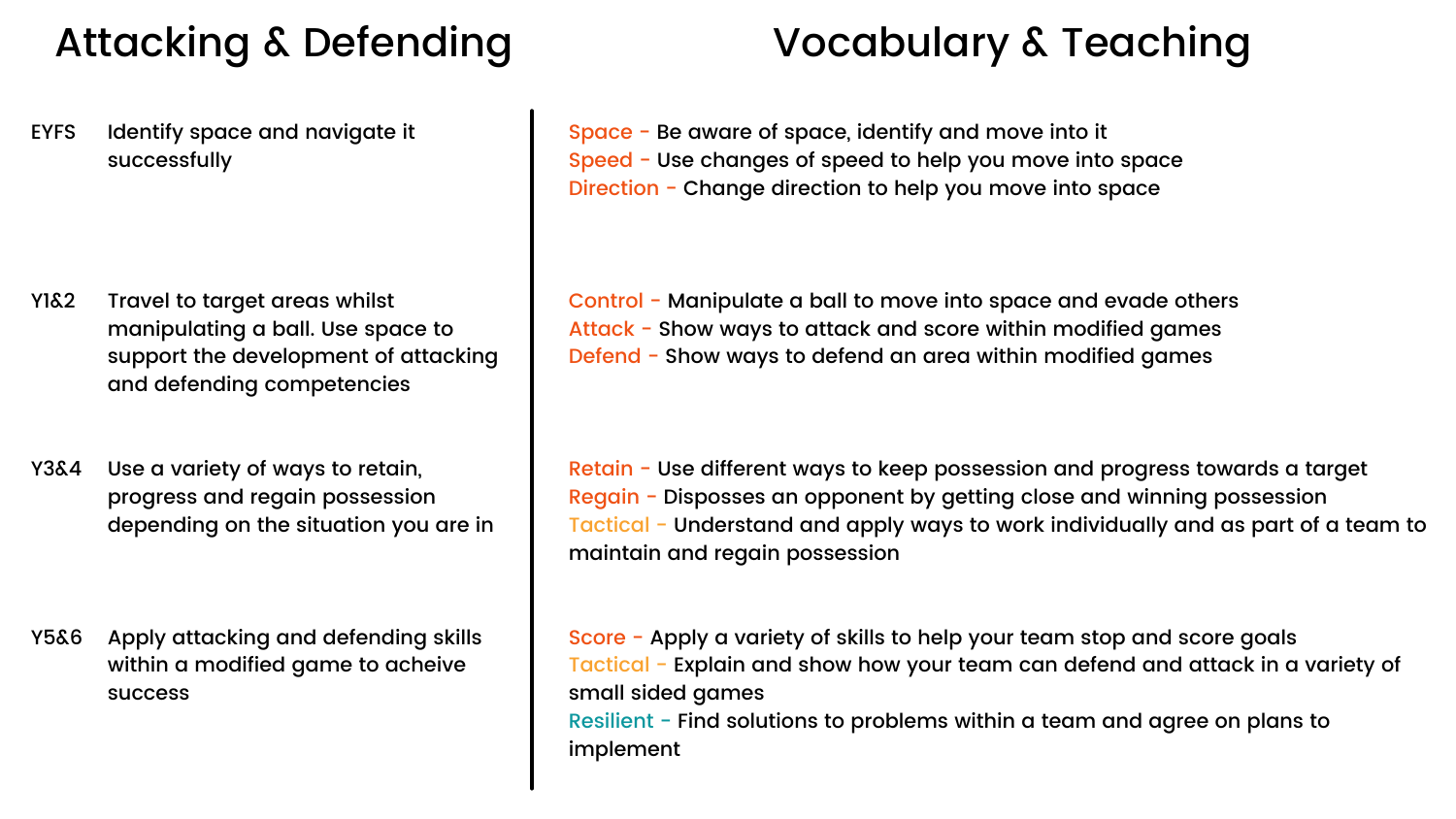### Movement Patterns Vocabulary & Teaching

**EYFS** Develop fluent movements using fundamentals, agility, balance & coordination

Y1&2 Perform specific movements and shapes, linking these together to create patterns

Y3&4 Create, communicate and repeat performances individually and within a group

Y5&6 Extend sequences of movement linked to a specific style and stimulus

Move - Use different ways to move such as jumping, skipping and rolling etc Travel - Be agile when moving to create fluency in different situations Control - Move with control using stops and balances to assist with this

Motif - Create a variety of movements and shapes linked to a stimulus Combine - Link motifs with agile ways to travel from one to another Sequence - Develop sequences that link motifs and ways to travel

Create - Develop sequences that convey dynamics (thoughts & feelings) Perform - Refine sequences to perform and repeat to peers for feedback Strategic - Plan, develop and adapt sequences of movement to improve performance and incorporate a variety of technical elements

Style - Compose performances linked to a stimulus demonstrating flexibility, strength, control and fluency Strategic - Select a stimulus to link your performance, plan and refine how this will look on the stage, apparatus or floor Reflect - Review, refine and improve performance based on individual, partner, group, peer and teacher reflections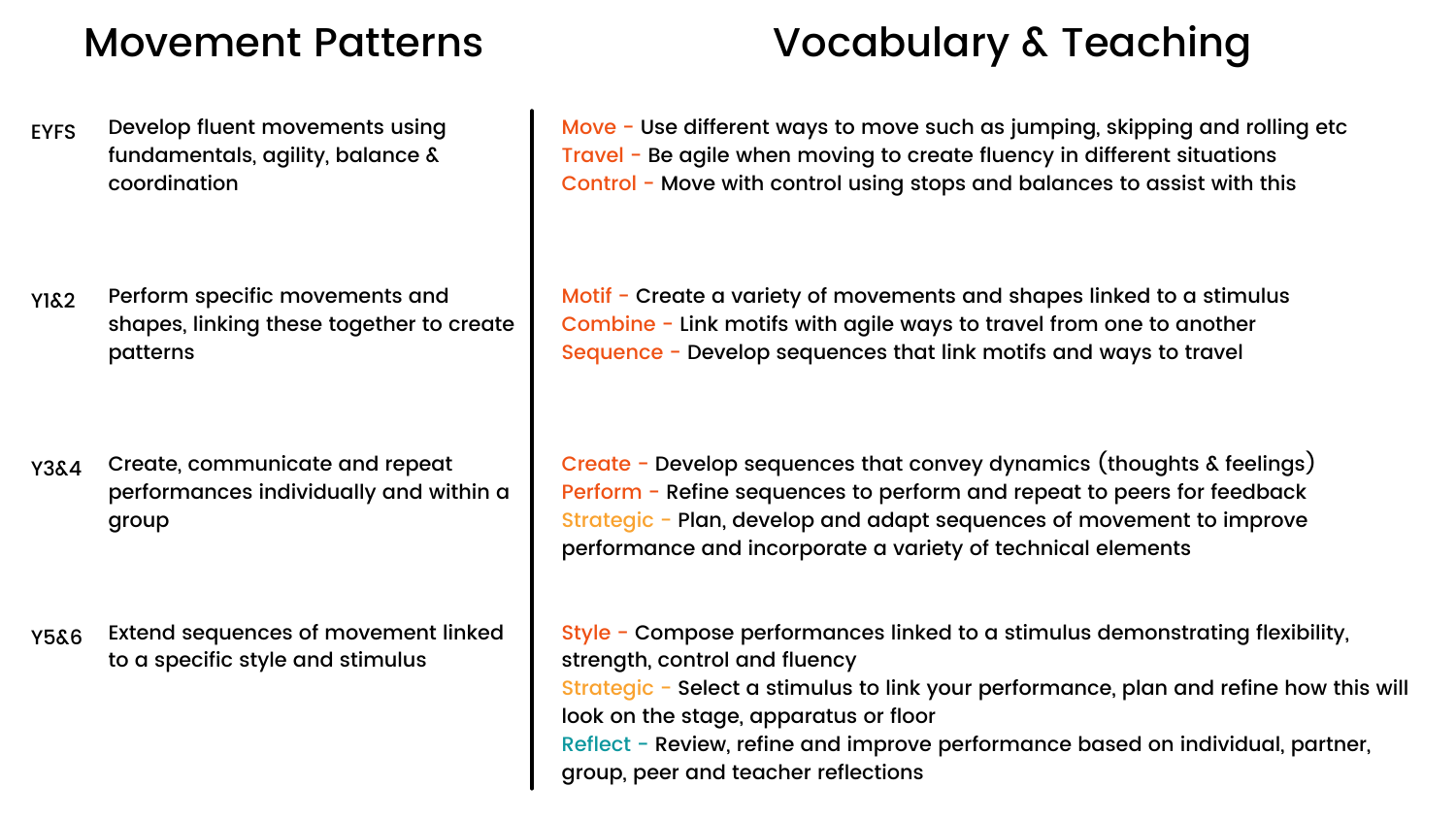### Agility, Balance & Coord Vocabulary & Teaching

EYFS Accelerate, decelerate and change direction in response to a variety of stimulus

Y1&2 Move with control to areas and objects, striking to a variety targets

Y3&4 Strike objects with a racket, bat or other piece of equipment using different strokes to create a rally

Y5&6 Outwit an opponent within a modified Net & Wall game

Start - React quickly to an object to help you strike or retrieve it Stop - Slow down & stop to stay within an area or to help you strike an object Strike - Use different ways to strike a variety of objects

React - Respond to different stimulus such as people or objects movements Retrieve - Use speed and agility to collect objects quickly Return - Send and strike objects to targets in a variety of ways

Outwit - Use a variety of strokes to score points within a modified Net & Wall game (Tennis, Badminton, Table Tennis, Spikeball, etc) Intelligent - Explain when and why a specific stroke should be played to gain an advantage within a modified game. Create - Help develop and adapt a variety modified games linked to Net & Wall, using agility, balance & coordination.

Stroke - Demonstrate a variety of shots in different situations Rally - Return on object to a partner or target to create a rally within a game Intelligent - Show and explain how to position yourself when responding to a partners shot, to return an object to maintain a rally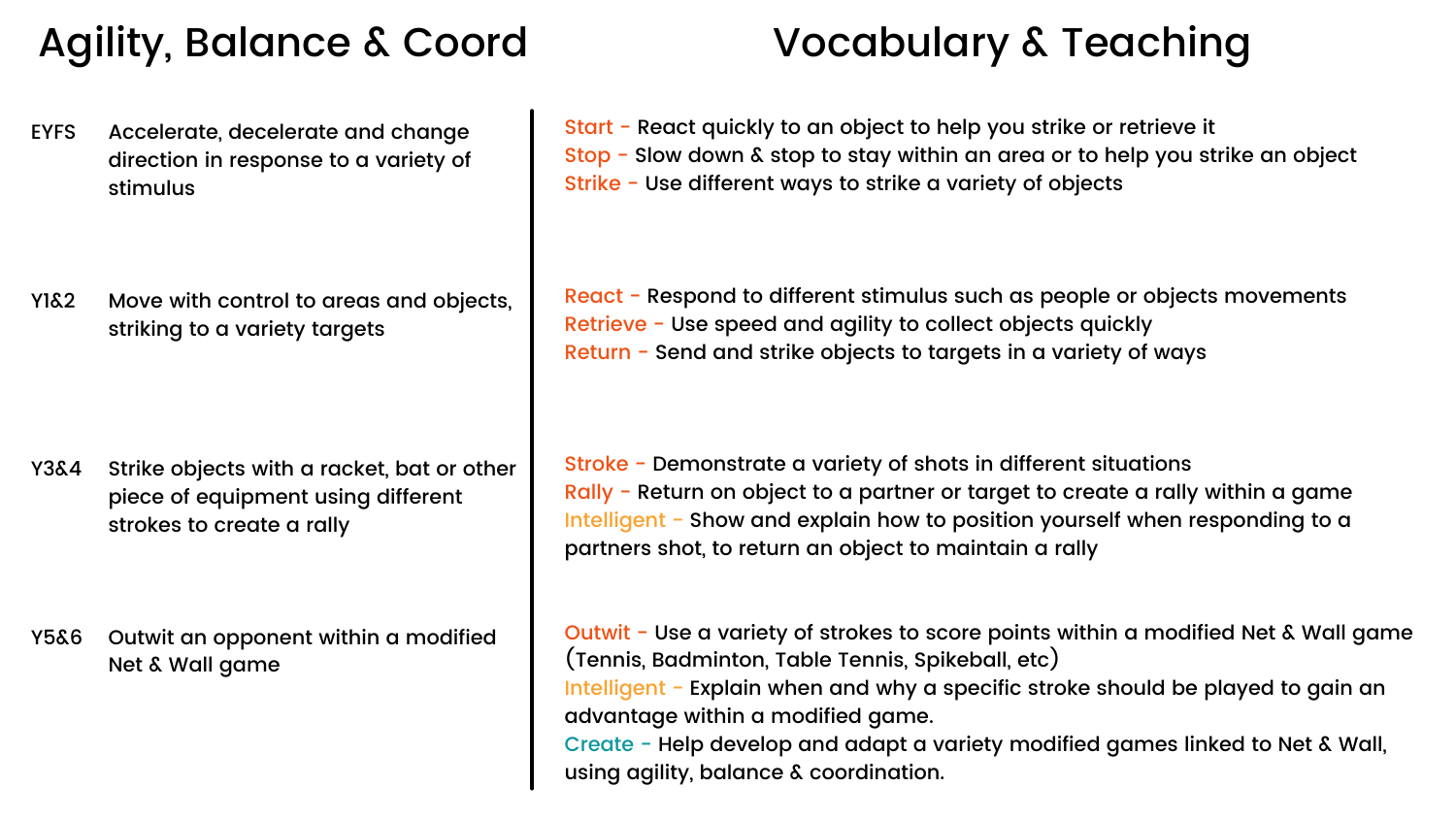- **FYFS** Refine fundamental movement skills including rolling, crawling, walking, jumping, running, hopping, skipping, climbing
- Y1&2 Combine fundamental movement skills with control and accuracy in different activities

Travel - Travel using different fundamental movements Explore - Experiment finding different ways to move more efficiently Direction - Use a variety of movements to reach a target area or set goal

- Y3&4 Increase accuracy, speed and stamina to achieve personal bests, when performing modified athletic events
- Y5&6 Combine fundamental movement skills efficiently, reflecting and developing these to create improving performances across a variety of events and activities

Send - Throw and strike a variety of objects with coordination Link - Link movements to travel efficiently to a target Control - Use control when moving and sending to increase speed and accuracy

Combine - Combine movements to increase speed and improve personal bests Speed - Develop speed over a variety of distances applying these to specific events Independent - Indentify ways to improve performance to achieve personal bests

Fluent - Develop movement fluency across a range of activities to improve Independent - Reflect on performance explaining & implementing improvements Concentrate - Focus on the key competencies of a specific activity and develop these in a variety of ways

### Fundamentals & PB Vocabulary & Teaching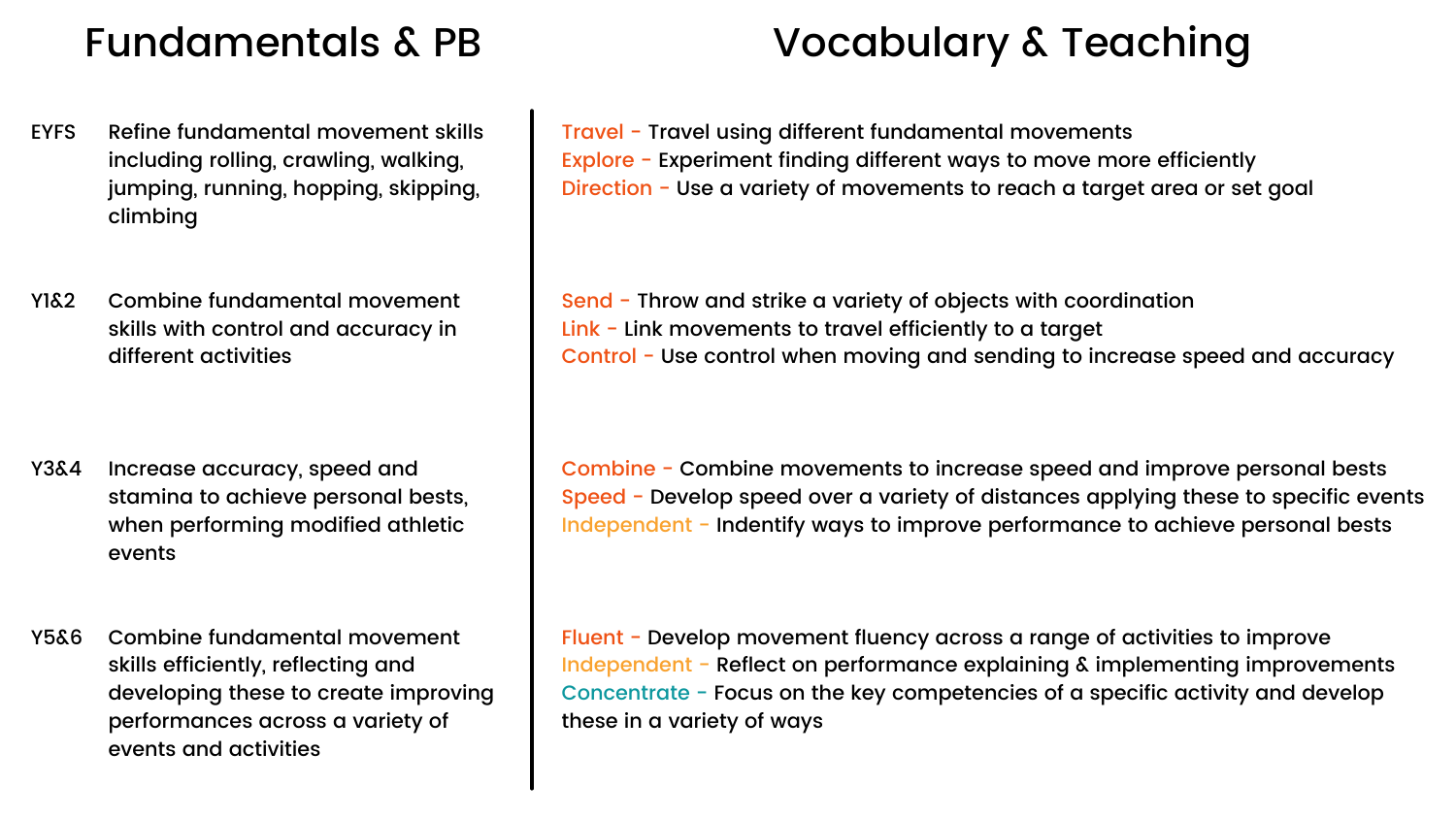### TC Compete & Cooperate Vocabulary & Teaching

EYFS Move in a variety of ways to set areas and targets to help you complete challenges in the most optimal way

- Y1&2 Apply yourself across a variety of activities to help you achieve an outcome, finding ways to improve performance
- Y3&4 Solve challenges with support from resources and team mates

Y5&6 Work independently and as part of a team to overcome challenges, cooperate and improve performance Travel - Travel in different ways, reacting to the challenge or environment Direction - Travel to specific areas and targets with increasing fluency Compete - Use fluent ways to move to complete a challenge quickly

Perform - Use a different ways to perform across a variety of activities Achieve - Demonstrate ways to complete a set objective Improve - Show ways to enhance your performance to help you achieve a goal

Follow- Follow a map in a familiar context Investigate - Use clues to follow a route safely Problem Solver - Use resources to compete and complete challenges

Navigate - Use clues, a compass and other resources to navigate a route Problem Solver- Find different ways to overcome increasingly challenging problems Respect - Respond respectfully to others, success & failure to improve performance